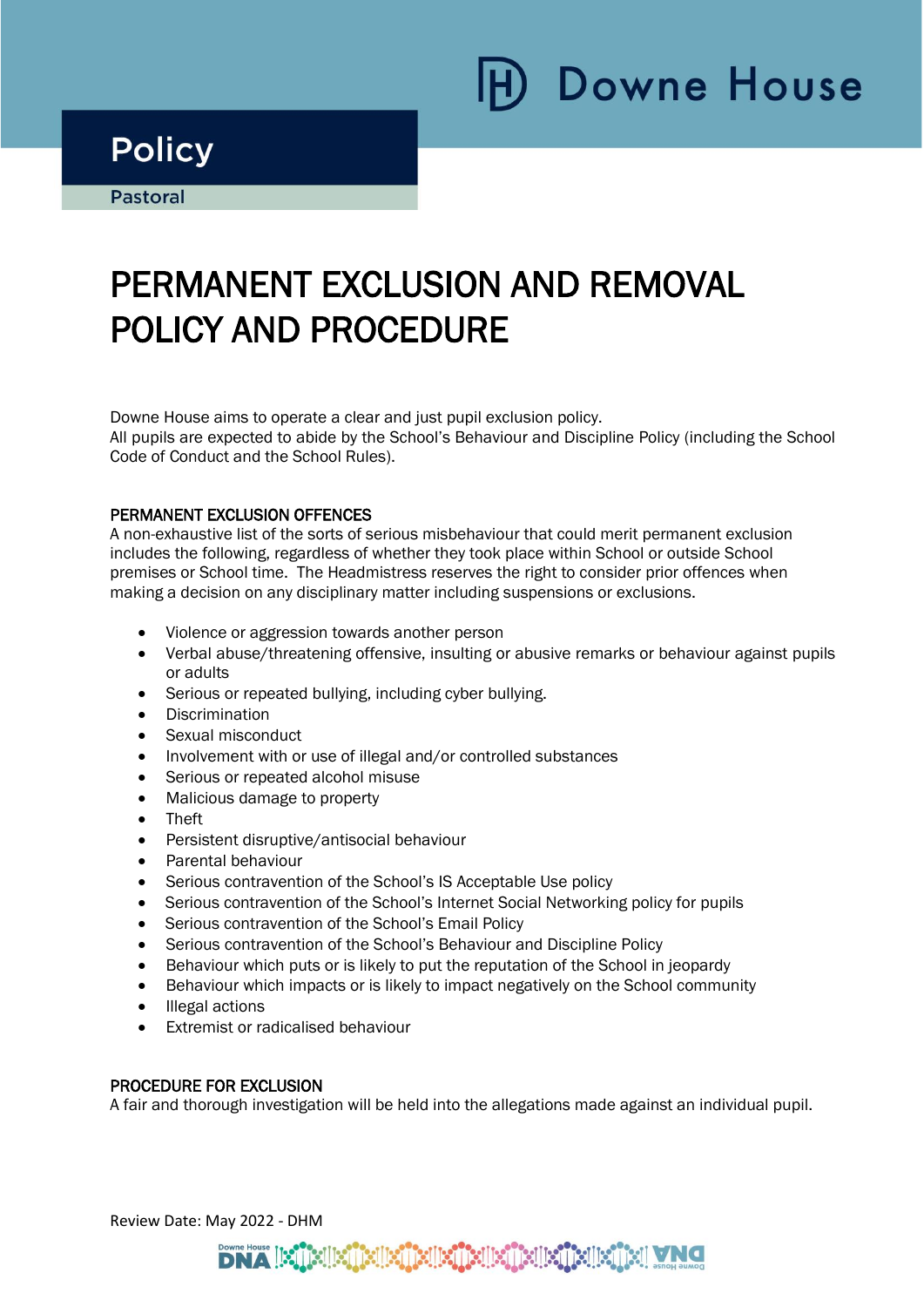### The Investigation

1. This investigation will normally be carried out by the pupil's Housemistress/Housemaster or a Member of the Leadership Team, other than the Headmistress, as is most appropriate together with, where appropriate and possible, a neutral member of staff e.g. school nurse.

2. The purpose of the investigation will be to establish the facts and statements will be taken as appropriate from pupils and staff involved in the incident or who witnessed the incident. Statements will be signed by the witness and dated. The statements should also be countersigned by the person taking it.

3. The pupil will be informed of the allegation and the evidence relied upon by the investigating officer in an interview and will be given the chance to respond to these allegations.

#### Informing Parents

1. Depending on the nature of the alleged offence, it may be necessary for the pupil to be suspended whilst an investigation is carried out. In this instance, parents will be informed immediately. In other cases, parents would normally be informed after the initial investigation but in good time before the Hearing.

### External Bodies

1. The police, social services or other appropriate external bodies will be involved if appropriate or required.

### The Hearing

1. Parents will be notified of a Hearing in reasonable time, i.e. there will normally be two working weeks' notice of a Hearing in writing.

2. The Hearing will normally be chaired by the Headmistress, although in some circumstances it may be heard by a member of the Governing Body.

3. Parents will be given copies of all the evidence, including witness statements and will be asked for any written submissions from parents/the pupil to be provided for circulation within a reasonable timeframe, typically 7 working days before the Hearing.

4. The Headmistress will be accompanied by another member of the School staff who has not previously been involved in the matter. He/she will be the minute taker too.

5. The pupil is encouraged to attend the Hearing.

6. The pupil's parents may be accompanied at the Hearing by a supporter as long as this person is identified in advance of the Hearing. This will not be a legal representative and s/he would not be able to make representations.

7. Witnesses may be asked to attend but other pupils will only be in attendance if necessary and with their parents' consent.

8. The Hearing will not be recorded but a full minute taken and retained on file. This will include the names and roles of all those present, all written documents considered, the oral evidence given and the decision reached, including the reasons stated.

9. At the Hearing, the Headmistress will set out how the Hearing will be conducted and the role of those present.

10. The School, normally the investigating officer, will present its case and read aloud any witness statements.

11. Parents/ the pupil will be able to ask questions and then present their case.

12. The Headmistress will have the opportunity to ask any further questions to ensure all the facts have been established as clearly as possible.

13. The Hearing will be adjourned to allow the Headmistress to consider her decision. Parents will be informed as to the timing of the decision and how they will be informed. The decision will be confirmed in writing if the original decision is given verbally. The decision letter will normally be sent within one working day of the Hearing and will state the following: the decision in relation to each/the charge. The sanction, when it takes effect, the reasons for the decision and to whom the parents may appeal and the deadline for doing so.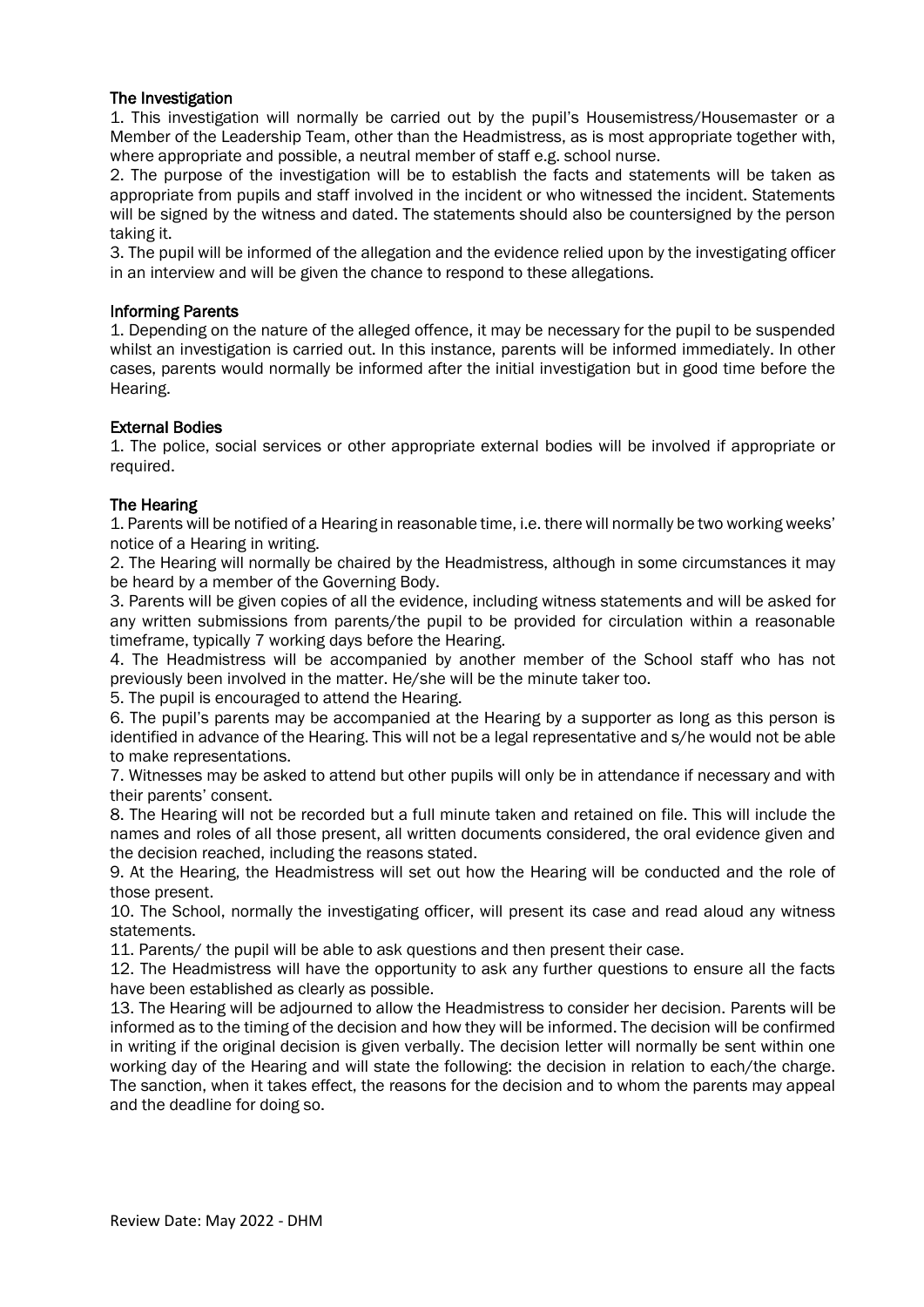#### Governors' Review

1. Parents have the right to appeal against the decision made by the Headmistress by lodging an appeal in writing to the Chairman of Governors, normally within five working days of receipt of the exclusion decision letter.

2. The purpose of the Governors' Review is to consider the grounds of appeal raised by the parents, so far as these are relevant to whether the pupil committed the disciplinary offence in question and whether exclusion is a reasonable response.

3. The Chairman will arrange for the Governors' Review to be heard by two members of the Governing Body and one person who is independent of the running of the School.

4. The Governors' Review will take place as soon as practicable and normally within two working weeks of the grounds of appeal being received.

5. New evidence may be presented by either the School or the pupil/parents as long as it is relevant to the issues covered directly in the original Hearing and is circulated well in advance to all parties.

6. The Governors' Review will follow a very similar format to the Hearing.

7. The decision of the Governors' Review will be confirmed in writing (normally within three working days of the Review) and will be final.

### **Suspensions**

1. If parents request a Governors' Review, the pupil will be suspended from School until the decision to permanently exclude or remove has been set aside or upheld. While suspended, the pupil will remain away from the School and will have no right to enter the School premises during that time without prior written permission from the Headmistress.

This policy must be read in conjunction with the Behaviour and Discipline Policy, the Internet Social Networking Policy for Pupils, the School Code of Conduct, the School Rules, and the contract between the Parents and the School.

### **Confidentiality**

1. Exclusion cases should be treated by all parties in the strictest confidence. However, confidentiality cannot, and therefore should not, be guaranteed to any witness or party whose evidence may be relied upon.

This policy makes reference to the following School policies, copies of which can be located on SchoolBase in the 'Documents' section:

Behaviour and Discipline (Reviewer: DHM) Email (Reviewer: DIS) Internet Social Networking (Reviewer: DHM) IS Acceptable Use (Reviewer: DIS)